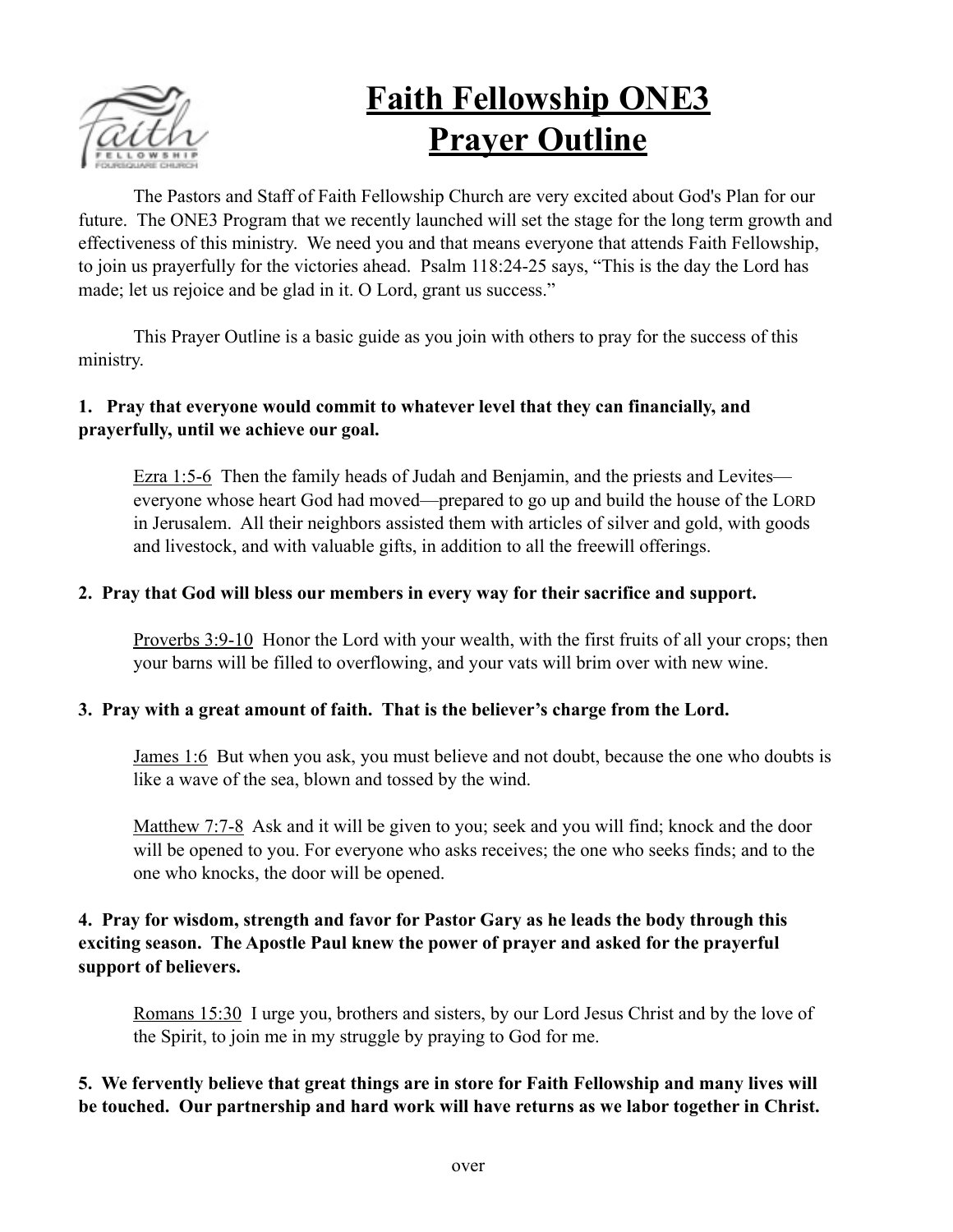II Corinthians 1:11 …as you help us by your prayers. Then many will give thanks on our behalf for the gracious favor granted us in answer to the prayers of many.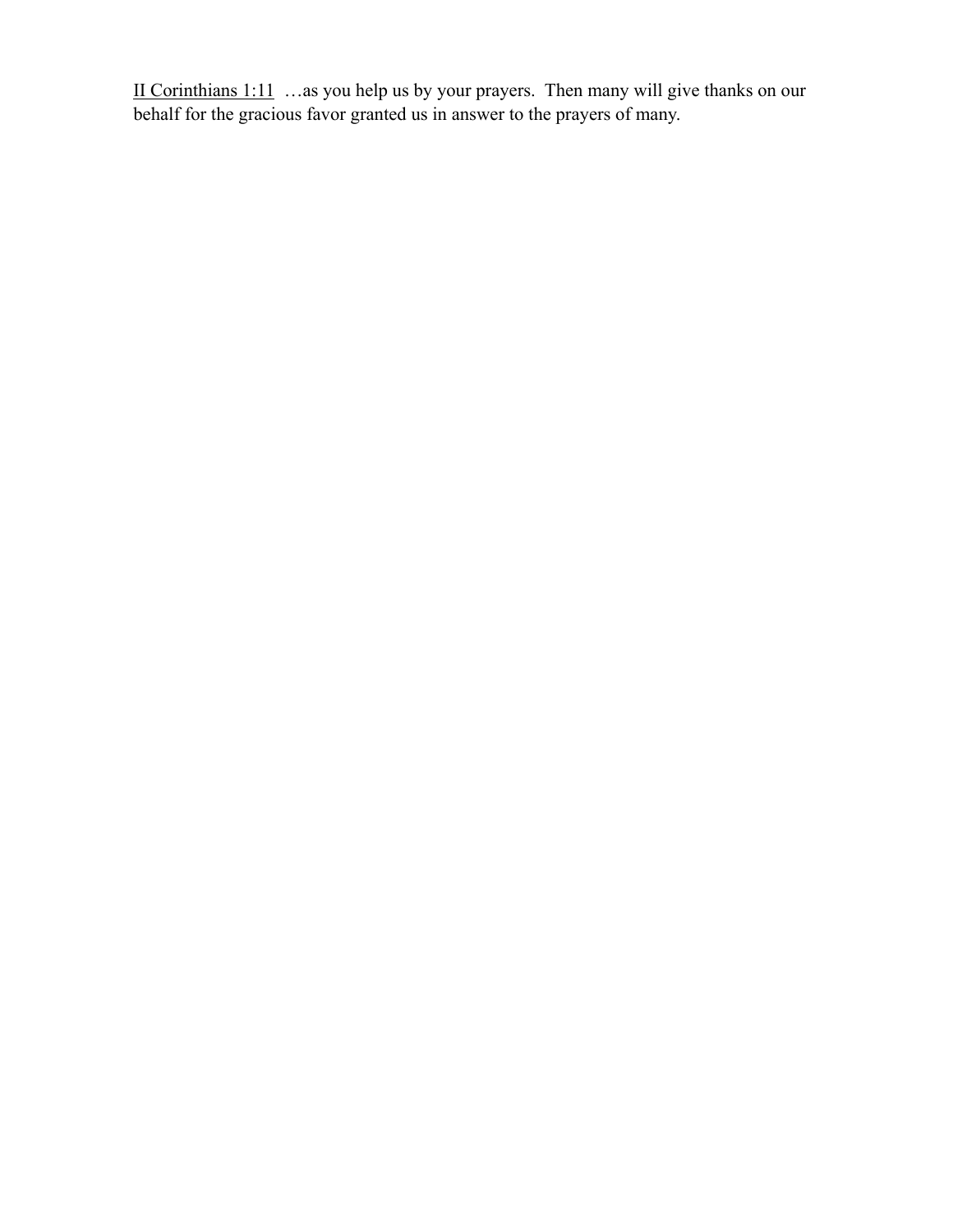#### **6. Unity in the body is absolutely necessary, so that our prayers are effectual. Carefully consider this passage as we begin this prayerful journey.**

Mark 11:24-25Therefore I tell you, whatever you ask for in prayer, believe that you have received it, and it will be yours. And when you stand praying, if you hold anything against anyone, forgive them, so that your Father in heaven may forgive you your sins.

#### **7. What we are attempting to do will take time. Therefore, we are asking for a long term commitment of prayer and that your personal prayer life would increase as a result.**

I Thessalonians 5:16-18 Be joyful always, pray continually, give thanks in all circumstances; for this is God's will for you in Christ Jesus.

## **Prayer List**

- 1. A prayer for the Lost, especially as we approach our Easter Services (II Peter 3:9)
- 2. A prayer that God will work in the lives of lost friends and family (John 6:44)
- 3. A prayer of Deliverance for those trapped in sin and addictions (Luke 4:18-10)
- 4. A prayer for our Nations Leaders (I Timothy 2:1-4)
- 5. A prayer for Families (Proverbs 12:7)
- 6. A prayer for Youth (Ephesians 6:1-2)
- 7. A prayer for Parental Leadership (Ephesians 6:4), (Colossians 3:20)

8. A prayer that the Men in our church strive for Elder qualities in their lives (I Timothy  $3:2-5$ )

- 9. A prayer for Husbands (Colossians 3:19), (I Peter 3:7)
- 10. A prayer for Wives (Colossians 3:18), (Proverbs 3:10-12), (I Peter 3:1-2)
- 11. A prayer for Purity and Holiness in our Single Members (I Thessalonians 4:3-5)